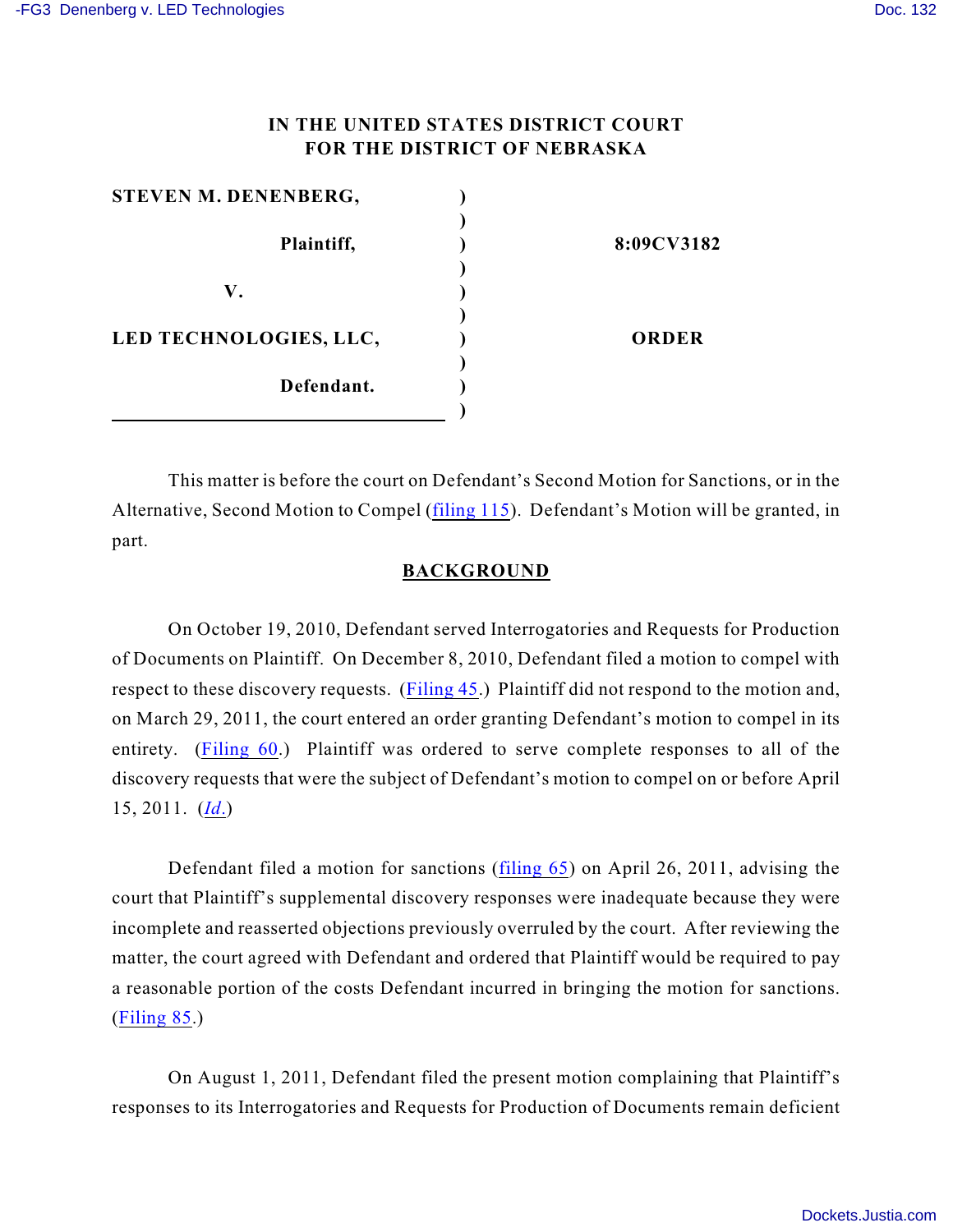and requesting that Plaintiff's complaint be dismissed or, alternatively, that Plaintiff again be ordered to supplement his discovery responses.

#### **DISCUSSION**

# **1. Defendant's Second Motion for Sanctions, or in the Alternative, Second Motion to Compel**

Defendant maintains that Plaintiff has failed to appropriately respond to several discovery requests. The requests claimed to be lacking a proper response will be discussed in turn below.

### *A. Document Production Request No. 9 and Interrogatory 3(d)*

Plaintiff has wholly refused to respond to Document Product Request No. 9 and Interrogatory 3(d). These requests ask Plaintiff to produce "[a]ll patient releases and/or consent forms granting [Plaintiff] the right to display photographs on [Plaintiff's] website" and to provide the name and contact information for each person who appears in each copyrighted photograph that was allegedly infringed. [\(Filing 117.\)](https://ecf.ned.uscourts.gov/doc1/11302321497) The court, in an order dated March 29, 2011, expressly overruled Plaintiff's objections to these requests, which were based on overbreadth and an unidentified privilege, and directed Plaintiff to produce the information and documents sought by these requests. [\(Filing 60](https://ecf.ned.uscourts.gov/doc1/11312237893).) Plaintiff has not done so.

Apparently, Plaintiff believes that since he clarified his objections to these requests in his amended discovery responses, he has complied with the court's March 29, 2011 order. ([Filing 124 at CM/ECF pp. 9-11](https://ecf.ned.uscourts.gov/doc1/11312335857).) Plaintiff is sorely mistaken. The court ordered Plaintiff to respond to these requests. Plaintiff is not afforded another opportunity to shield this information from disclosure simply by providing a more-detailed objection. Plaintiff shall produce all the documents and information responsive to these requests by October 17, 2011. Failure to do so will result in severe sanctions, potentially including dismissal of this suit.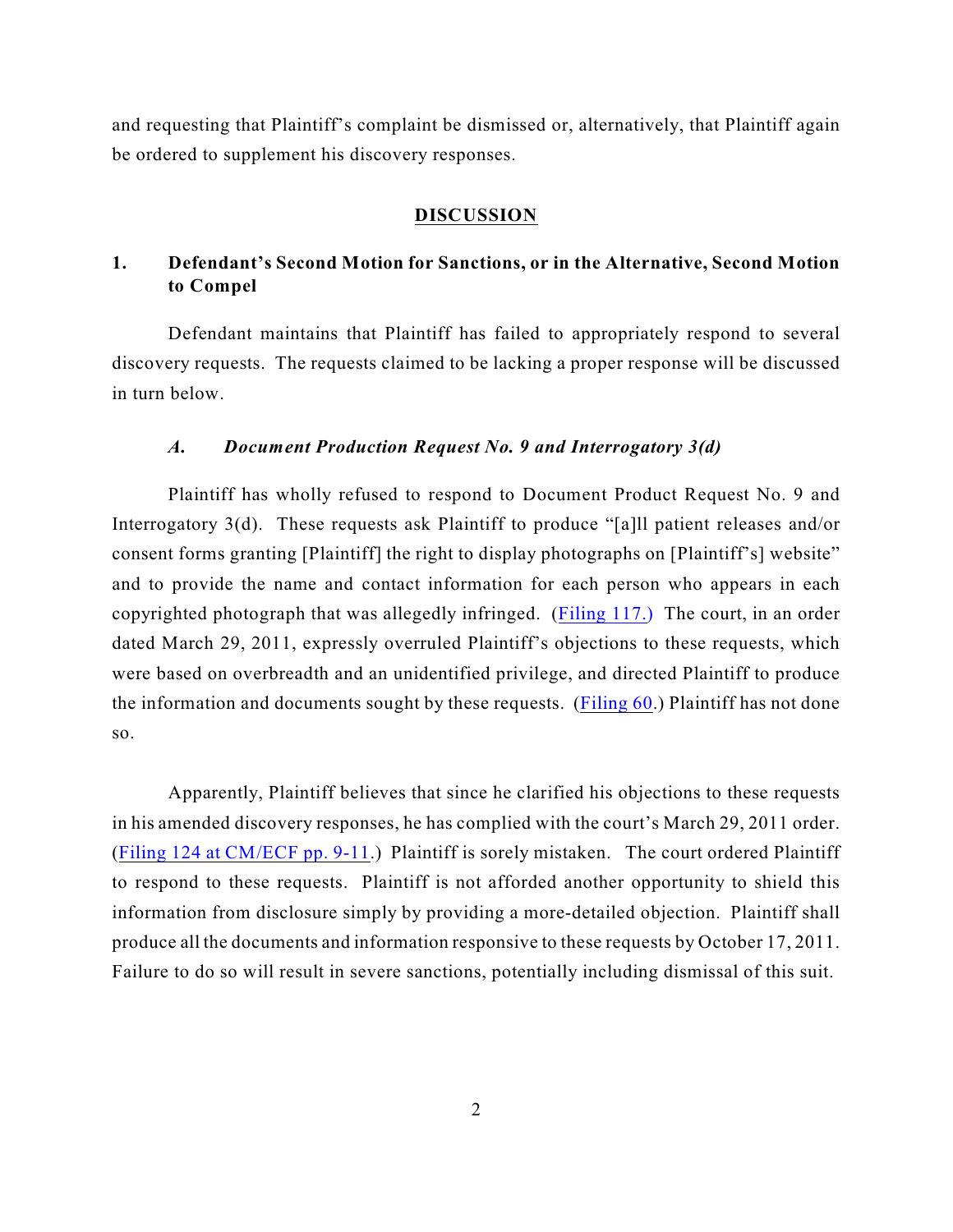### *B. Interrogatory 3(c) and 3(e)*

Interrogatory  $3(c)$  asks Plaintiff to identify the date that each photograph Plaintiff claims was infringed by Defendant was taken. Interrogatory 3(e) asks for the date when each allegedly-infringed photograph first appeared on Plaintiff's website. [\(Filing 117-1.](https://ecf.ned.uscourts.gov/doc1/11302321497)) Although being previously-ordered to do so, Plaintiff has failed to completely respond to these requests.

Plaintiff's amended response to Interrogatory 3(c) remains deficient because Plaintiff has yet to supply the requested information for *each individual photograph*. Specifically, Plaintiff has only identified the dates that the "after" photographs were taken, and has not provided the dates when the "before" photographs were taken. [\(Filing 128-1](https://ecf.ned.uscourts.gov/doc1/11302343143).) Thus, Plaintiff has only responded to half of this request.

In his response to the present motion, Plaintiff represents that the "before" photographs were taken six to twelve months prior to the "after" photographs. [\(Filing 130](https://ecf.ned.uscourts.gov/doc1/11312350612) [at CM/ECF p. 4](https://ecf.ned.uscourts.gov/doc1/11312350612).) The court notes that this response is insufficient. If Plaintiff does not know the exact date when each of the "before" photographs were taken, he must say so in an actual discovery response. In other words, the inclusion of this information in his brief does not relieve Plaintiff of the obligation to submit a formal, complete, response.

Likewise, Interrogatory 3(e) has not been adequately answered because Plaintiff has only supplied the "date of first publication," as opposed to the date each photograph first appeared on Plaintiff's website. If each photograph's date of first publication is the same date that the photo appeared on Plaintiff's website, he shall explicitly say so in a formal discovery response.

#### *C. Interrogatory No. 5*

Interrogatory No. 5 asks Plaintiff to "[i]dentify all such instances when you claim the Defendant used your copyrighted photograph(s), including: (a) the nature of the advertisement (internet, print, TV, mailing, etc); (b) the earliest date you became aware said advertisement existed; (c) identify all persons who are known to have viewed the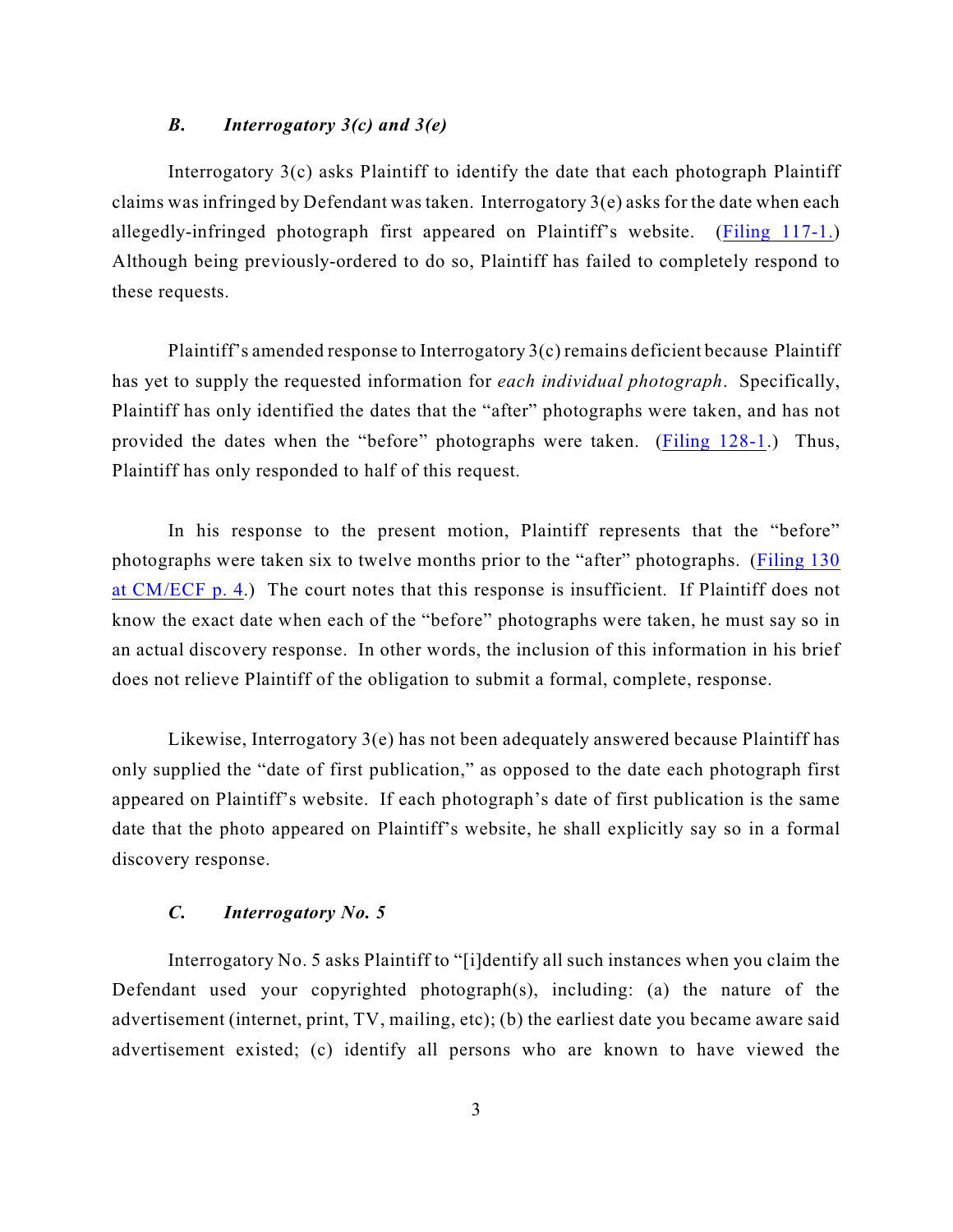advertisement; and (d) identify where you saw the advertisement displayed (i.e., website address, location of print advertisement, etc.)." [\(Filing 117-1](https://ecf.ned.uscourts.gov/doc1/11302321497).)

Plaintiff argues that Interrogatory No. 5 was not subject to Defendant's motion to compel and, therefore, he is under no court-imposed obligation to supplement his response. Plaintiff is correct that Defendant's first motion to compel ([filing 45](https://ecf.ned.uscourts.gov/doc1/11312161004)) did not specifically request supplementation of this interrogatory. Still, the court's order on Defendant's motion for sanctions [\(filing 85](https://ecf.ned.uscourts.gov/doc1/11312298496)) pointed out that Plaintiff's response to Interrogatory No. 5 was deficient. The court's order states that "Plaintiff response fails to state when he became aware of each alleged use of his copyrighted photographs and, additionally, fails to identify all persons who are known to have viewed the advertisements." ([Filing 85](https://ecf.ned.uscourts.gov/doc1/11312298496)). Thus, Plaintiff was aware, following the court's ruling on Defendant's initial motion for sanctions, that this response required supplementation.

In any event, after responding to Defendant's present motion, Plaintiff did provide an additional response to this interrogatory. ([Filing 128.](https://ecf.ned.uscourts.gov/doc1/11302343143)) However, Plaintiff's supplemental response is unclear, provides irrelevant information and does not cure many of the previously-identified deficiencies. For instance, Plaintiff's supplemental response states that Plaintiff saw his copyrighted photographs displayed on the websites of 63 of Defendant's distributors, and indicates that the names of these distributors are listed on an attached exhibit. (*[Id](https://ecf.ned.uscourts.gov/doc1/11302343143)*.) However, the attachment does not name any distributors, but only provides a list of websites which, in many instances, appear to have no relation to Defendant. ([Filing](https://ecf.ned.uscourts.gov/doc1/11302321497) [117-1](https://ecf.ned.uscourts.gov/doc1/11302321497).) Moreover, Plaintiff has not identified when he became aware that each advertisement existed and has not identified specific individuals *who he knows* viewed *each* of the allegedly infringing ads.

In responding to this interrogatory, Plaintiff needs to be more specific and organized. For instance, and just by way of example, if Plaintiff contends that a distributor (who is actually affiliated with Defendant) used his photographs in an advertisement on a particular website, Plaintiff must state (a) the website address; (b) specific persons known by Plaintiff to have viewed the advertisement on that particular website and (c) when Plaintiff first became aware that the pictures were being used *on that website*. Plaintiff cannot lump information together and expect Defendant to make sense of it.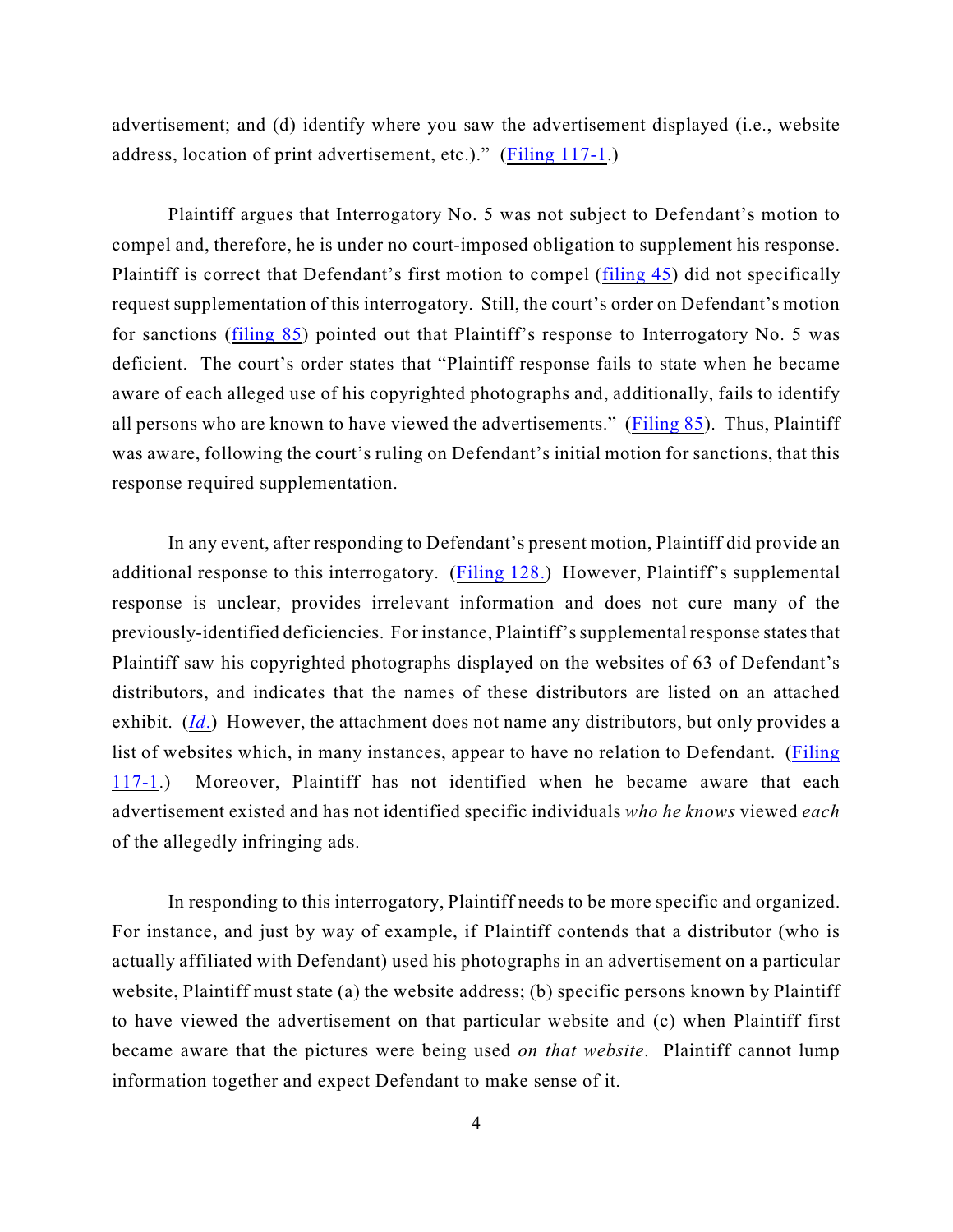### *D. Interrogatory No. 7*

Interrogatory No 7 asks whether Plaintiff contends that Defendant's employees visited Plaintiff's website prior to receiving Plaintiff's infringement allegations and, if so, to identify all facts and documents supporting this contention. ([Filing 47.](https://ecf.ned.uscourts.gov/doc1/11312161022)) Plaintiff's initial response to this interrogatory was as follows: "Yes. See Defendant's website, infomercials and agent solicitations." (*Id*[. at CM/ECF p. 6-7.](https://ecf.ned.uscourts.gov/doc1/11312161022)) Plaintiff's most-recent response to this interrogatory is improved, however, the new response omits any reference to the previously-mentioned "agent solicitations." [\(Filing 128-1 at CM/ECF p. 3.](https://ecf.ned.uscourts.gov/doc1/11302343143))

By or before October 17, 2011, Plaintiff shall supplement his response to Interrogatory No. 7 so as to identify and provide information regarding the previously-referenced "agent solicitations." By said date, Plaintiff shall also produce copies of any such "agent solicitations."

### *E. Request for Production No. 6*

The dispute surrounding Request No. 6, which asks Defendant to produce correspondence with third parties, centers around email correspondence Plaintiff received from a company called PicScout. PicScout allegedly notified Plaintiff of Defendant's use of Plaintiff's photographs. Initially, Plaintiff informed Defendant and the court that he was unable to produce this correspondence because he had not retained a copy of it. [\(Filing 71](https://ecf.ned.uscourts.gov/doc1/11312265237) [at CM/ECF p. 5.](https://ecf.ned.uscourts.gov/doc1/11312265237)) Plaintiff has since located the email correspondence it received from PicScout and has produced a hard copy of the transmittal email. However, the transmittal email shows a link to a report containing information regarding the alleged infringement and this report has not been produced. [\(Filing 125-1 at CM/ECF p. 5.](https://ecf.ned.uscourts.gov/doc1/11302335870)) Plaintiff shall provide Defendant with a copy of the report on or before October 17, 2011.

### *F. Request for Production No. 13*

Request for Production No. 13 asks Plaintiff to produce all documents that evidence the dates that Plaintiff claims Defendant used Plaintiff's photographs in its advertising. Plaintiff's most recent response to this Request is as follows: "Only Defendant has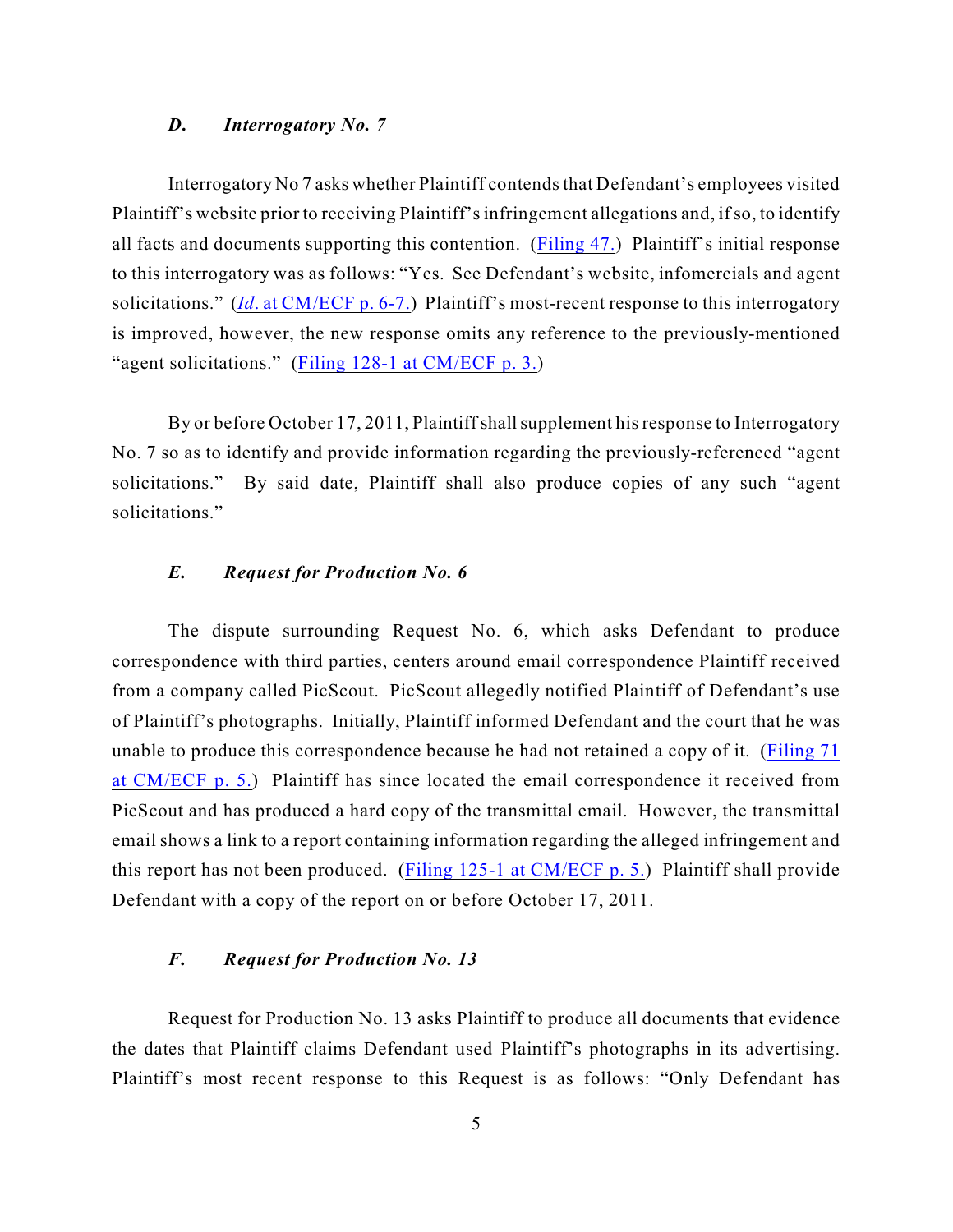documents to show where they ran the infomercials, distributed printed matter and solicited dealers. Since Defendant has admitted their use of these items from Mid 2005 until August 2009, every day during this approximately 4 year period would be a date when Defendant used the copyrighted photographs in its advertising." [\(Filing 128-1 at CM/ECF p. 4](https://ecf.ned.uscourts.gov/doc1/11302343143).) Plaintiff's brief in opposition to the present motion indicates that Plaintiff's response to this discovery request should be interpreted to mean "none." ([Filing 130 at CM/ECF p. 6](https://ecf.ned.uscourts.gov/doc1/11312350612).) However, if this is the case, and no such documents exist, Plaintiff must actually say so. Plaintiff's current response sets forth a series of allegations, but does not *directly* answer the question asked. Plaintiff's response is clearly evasive.

### *G. Request for Production No. 16*

Request No. 16 asks that Plaintiff produce "[a]ll discovery responses prepared by you or on your behalf in any copyright infringement case relating to any of the three copyrights referenced in your Complaint in this action." ([Filing 47 at CM/ECF p. 12.](https://ecf.ned.uscourts.gov/doc1/11312161022)) Plaintiff initially objected to this request on the ground that it was overlybroad and responding would be unduly burdensome. (*[Id](https://ecf.ned.uscourts.gov/doc1/11312161022)*.) Later, Plaintiff represented to the court that he had conducted a diligent review of his files, and could not locate any responsive documents. [\(Filing 71 at](https://ecf.ned.uscourts.gov/doc1/11312265237) [CM/ECF pp. 4-5.](https://ecf.ned.uscourts.gov/doc1/11312265237)) Plaintiff's amended discovery responses also indicate that Plaintiff has not located any documents responsive to this request. [\(Filing 130 at CM/ECF p. 6](https://ecf.ned.uscourts.gov/doc1/11312350612).)

Defendant remains concerned that Plaintiff has not conducted a diligent search of his records and, instead, has limited his search to the files and records maintained by his attorney. [\(Filing 117-6 p. 4.](https://ecf.ned.uscourts.gov/doc1/11302321497)) The court has no knowledge of the extent of Plaintiff's search. However, if Plaintiff has not reviewed his personal files and records in an effort to respond to this request, he shall do so and provide Defendant with all responsive documents found by October 17, 2011.

### **2. Appropriate Sanctions**

The court believes that a form of sanction, short of dismissal, is warranted. Plaintiff has made some effort at supplementing his responses and has at least *expressed* a willingness to resolve the discovery dispute. Nevertheless, despite having the deficiencies to his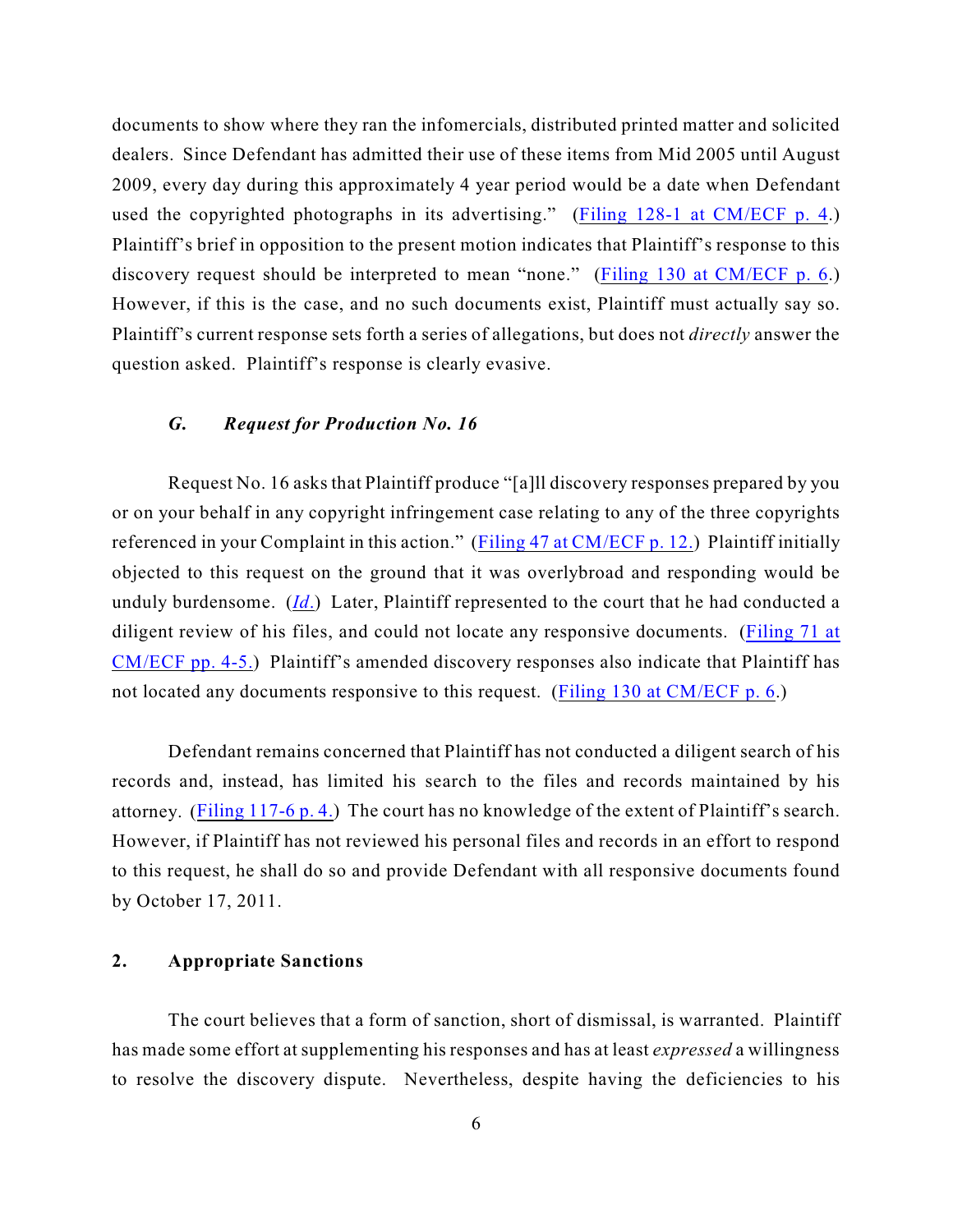responses explained to him by both defense counsel and the court, he still has been unable to provide adequate responses. Plaintiff's responses continue to be incomplete, at times evasive, and, in some places, disorganized and difficult to decipher. What is particularly troubling is Plaintiff's refusal to respond to Document Production Request 9 and Interrogatory 3(d), despite having been ordered to do so approximately six months ago and having had sanctions previously imposed. Defendant should not be put to the task of filing multiple motions in an effort to obtain documents and information that Plaintiff was previously ordered to supply. Plaintiff will be ordered to pay the reasonable fees Defendant has incurred in bringing the instant motion [\(filing 115](https://ecf.ned.uscourts.gov/doc1/11312321491)).

The court notes that Plaintiff spends much time in his briefs complaining about defense counsel's failure to confer or cooperate in resolving the discovery disputes. The court believes, however, that defense counsel has been more than accommodating. The discovery requests were served almost a year ago, but the requests have yet to be adequately answered. Defense counsel has thoroughly explained, in both correspondence with Plaintiff's counsel and numerous court briefs, the deficiencies in Plaintiff's responses. ([Filing 117-9](https://ecf.ned.uscourts.gov/doc1/11302321497).) Any arguments regarding defense counsel's refusal to cooperate in resolving this on-going discovery dispute are simply without merit.

### **3. Assessment of Costs in Connection with Defendant's Initial Motion for Sanctions**

The court previously ordered that Plaintiff was to pay a reasonable portion of the costs Defendant incurred in asserting its initial motion for sanctions and directed defense counsel to submit an itemization of costs. [\(Filing 85.](https://ecf.ned.uscourts.gov/doc1/11312298496)) Defense counsel has done so and has attested to incurring costs and fees in the amount of \$3,763.99 in connection with the motion for sanctions. [\(Filing 90](https://ecf.ned.uscourts.gov/doc1/11302307466).) The court concludes that this amount is reasonable and, accordingly, Plaintiff will be ordered to pay Defendant the sum of \$3,763.99.

#### **IT IS ORDERED:**

1. Defendant's Second Motion for Sanctions, or in the Alternative, Second Motion to Compel ([filing 115](https://ecf.ned.uscourts.gov/doc1/11312321491)) is granted, in part.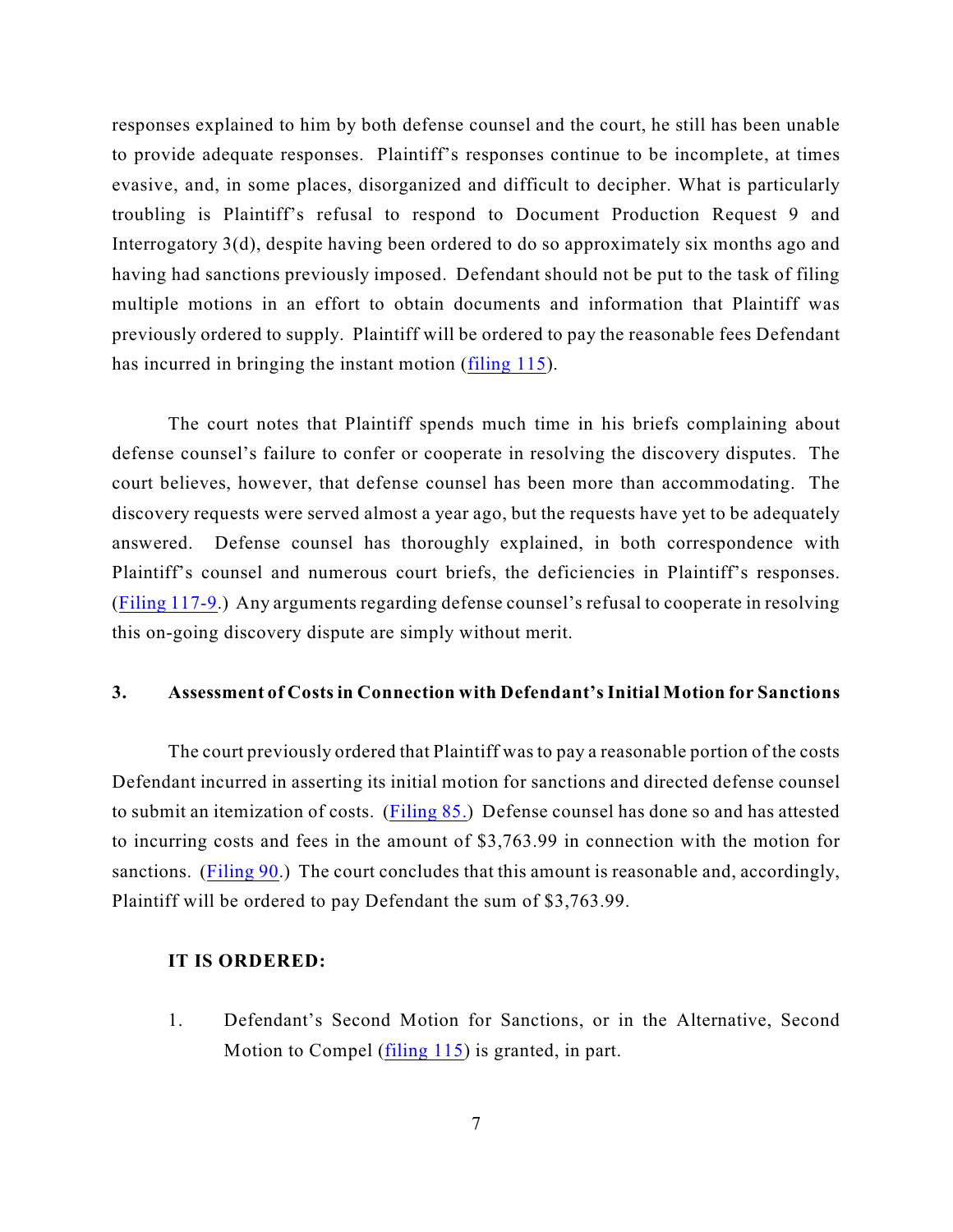- 2. Plaintiff shall submit signed, sworn and complete responses to Interrogatory Nos. 3, 5, 7 and Request for Production of Documents Nos. 6, 9, 13 and 16 by October 17, 2011. Failure to do so will result in the imposition of severe sanctions and potential dismissal of this suit.
- 3. Defendant is entitled to an award of costs and attorney's fees incurred in bringing its Second Motion for Sanctions, or in the Alternative, Second Motion to Compel ([filing 115](https://ecf.ned.uscourts.gov/doc1/11312321491)). The parties shall be heard on the matter of costs as follows:
	- a. Defendant shall file an application for attorney's fees, together with an affidavit attesting to the time and expenses incurred in preparing its Second Motion for Sanctions, or in the Alternative, Second Motion to Compel, on or before October 21, 2011.
	- b. Plaintiff shall serve and file a response, if any, to Defendant's application for attorney's fees on or before November 4, 2011, at which time the issue of costs will be deemed submitted and a written order entered.
- 4. Plaintiff shall pay Defendant the amount of \$3,763.99 in connection with the court's June 27, 2011 order [\(filing 85](https://ecf.ned.uscourts.gov/doc1/11312298496)). Said amount shall be paid or offset at the time of final judgment in this case.
- 5. A status conference will be scheduled, if necessary, following the court's ruling on Defendant's Motion to Dismiss ([filing 68](https://ecf.ned.uscourts.gov/doc1/11312259303)). Plaintiff's Motion for Summary Judgment will continue to be held in abeyance.

# **DATED October 7, 2011.**

### **BY THE COURT:**

**S/ F.A. Gossett United States Magistrate Judge**